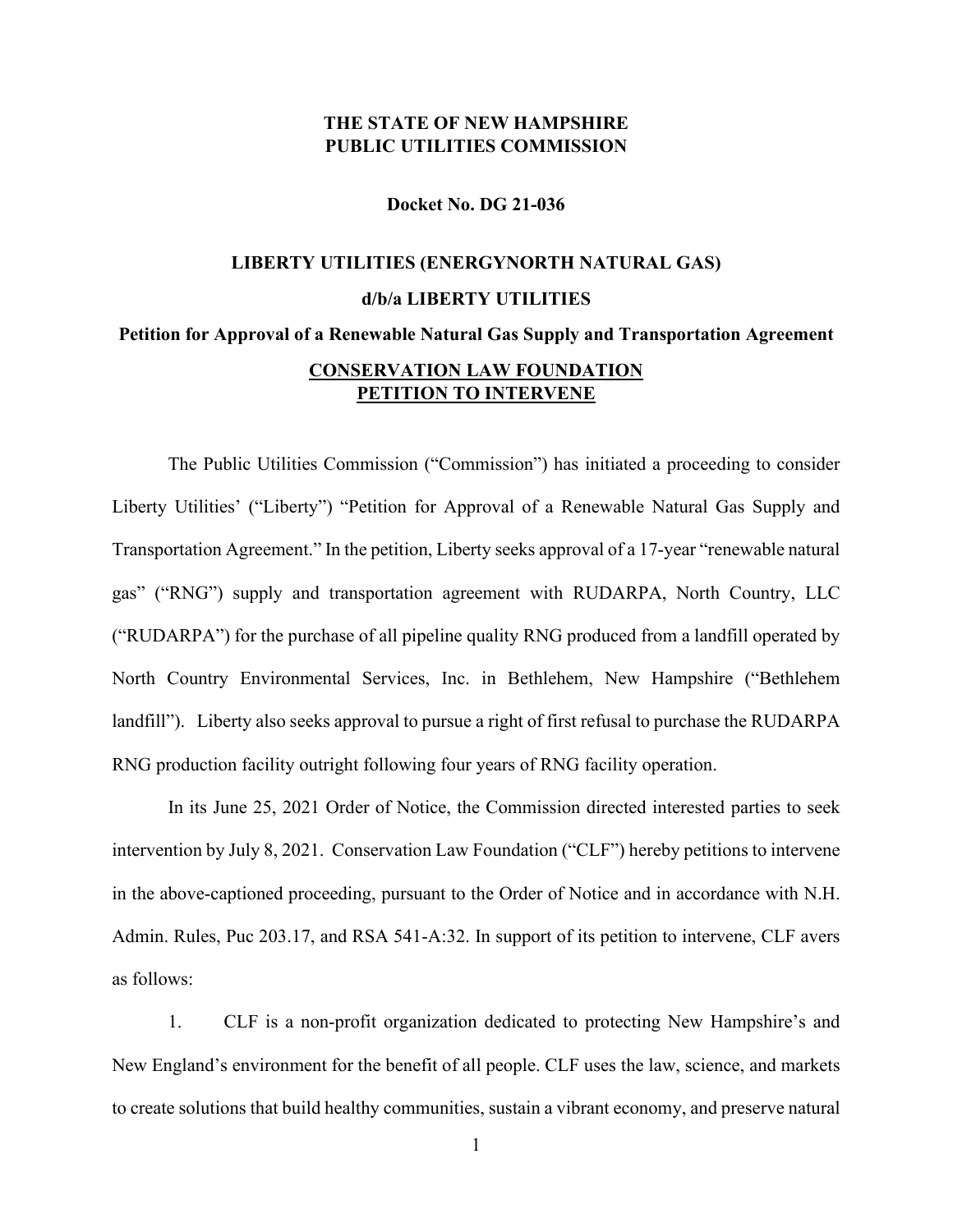resources, including resources affected by the generation, transmission, and distribution of electric power and the transportation and use of natural gas. Consistent with its mission to promote thriving, resilient communities, CLF advances sound clean energy policies that strengthen New Hampshire's, and the region's, economic vitality. CLF has approximately 5,275 members in New England, including over 735 members in New Hampshire.

2. In this docket, the Commission will review Liberty's petition for approval of (1) a supply and transportation agreement with RUDARPA and (2) Liberty's pursuit of a right of first refusal to purchase the RUDARPA RNG production facility in four years. CLF's participation in Docket No. DG 21-008 will uniquely aid in the consideration of Liberty's petition. CLF has extensive expertise concerning natural gas, natural gas storage, and non-gas alternatives, as well as energy projects and markets. As a participant in the NEPOOL stakeholder process, CLF has participated in the formation and refinement of New England's energy markets and planning of the region's electric transmission grid. An active voting member of NEPOOL, CLF previously represented its end-user sector in the ISO-NE Natural Gas Electric Coordination working group. CLF's expertise in the energy arena extends to, *inter alia*, natural gas and electricity coordination, natural gas energy efficiency and conservation, natural gas supplies, natural gas distribution infrastructure, greenhouse gas emission reduction requirements, electrification, grid modernization, and the economic and environmental impacts of natural gas pipelines.

3. CLF's substantial involvement in New Hampshire natural gas, energy efficiency, and other energy matters has spanned two decades. This involvement includes intervention in numerous dockets before the Commission, such as Docket Nos.: DR 97-211, DE 01-057, DE 07- 064, DE 08-103, DE 08-145, DE 09-033, DE 10-160, DE 10-188, DE 10-261, DE 11-215, DE 11- 250, DE 13-108, DE 13-275, DE 14-120, DE 14-238, IR 15-124, IR 15-137, IR 15-296, DE 16-

2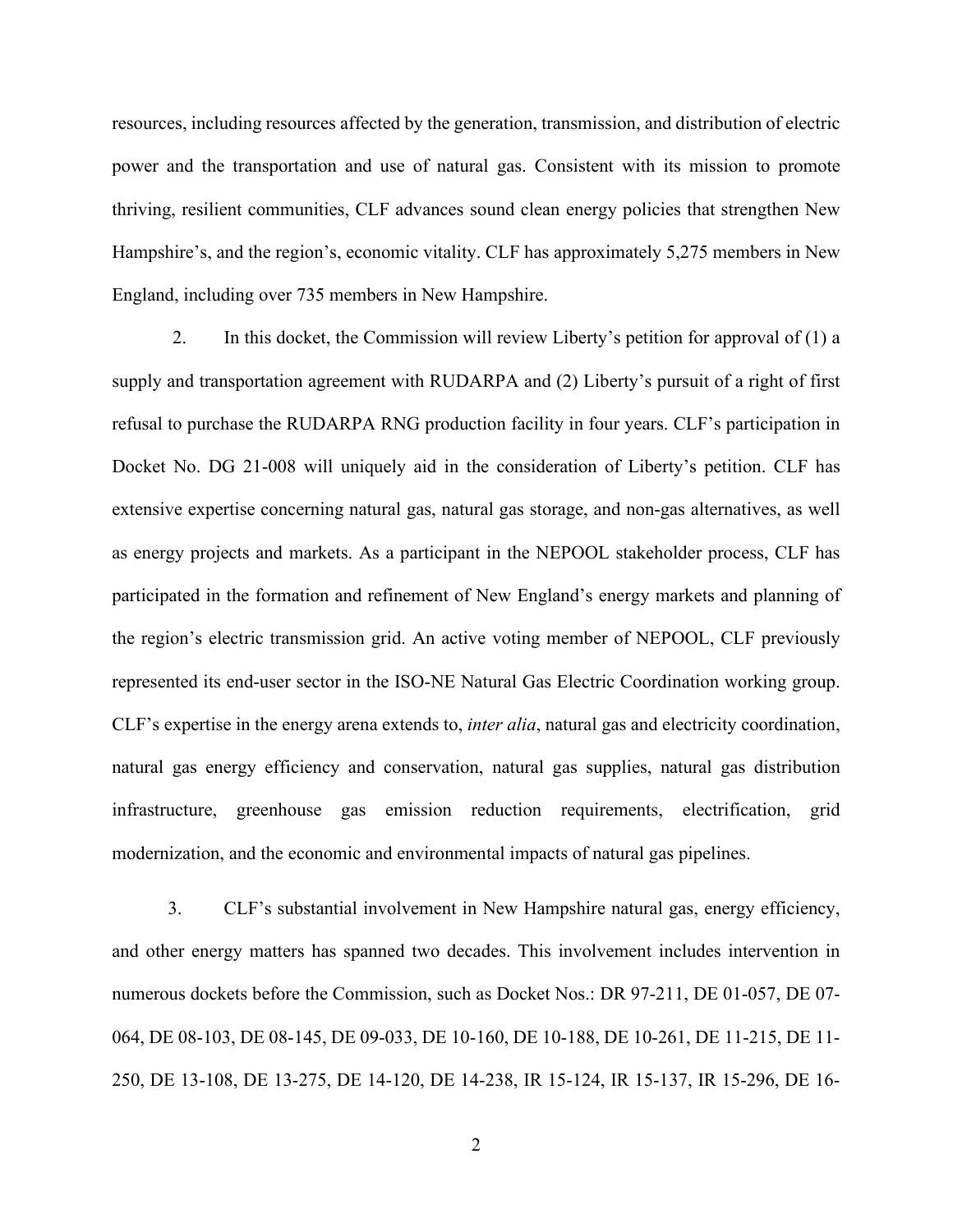241, DE 16-693, DE 16-817, DE 17-124, DE 17-136, DE 17-189, DE 19-104, IR 20-004, DE 20- 092, DE 20-166, DE 20-170, and DE 21-030. Moreover, CLF has intervened in several natural gas related dockets involving Liberty including Commission Docket Nos. DG 17-152, DG 17-198, and DG 21-008. CLF has also participated in natural gas-related proceedings before numerous other state agencies in New England, as well as the Federal Energy Regulatory Commission.

4. Further, CLF has been actively engaged in advocacy related to solid waste management in New Hampshire, including the expansion of the Bethlehem landfill that will supply Liberty with RNG under the proposed contract with RUDURPA. CLF currently has an appeal pending before the New Hampshire Waste Management Council related to a permit issued by the New Hampshire Department of Environmental Services authorizing North Country Environmental Services, Inc. to expand the Bethlehem landfill.

5. CLF and its members, including members who are Liberty gas customers, have a strong interest in ensuring that the facts of the agreements and expenditures proposed in this proceeding are fully aired, and that adequate consideration is given to potential alternatives, including non-gas alternatives that may entail lower costs and fewer environmental impacts. CLF and its members have an interest in ensuring that non-gas alternatives are given adequate consideration in part because natural gas is a major contributor to climate change and impacts the health and welfare of CLF's members and their children, as well as the resilience of the local economy. Because Liberty asserts that the proposed RNG transportation and supply agreement, which will source RNG from the Bethlehem landfill, will have environmental benefits, CLF and its members have an interest in ensuring that the agreement has actual environmental benefits when compared to either non-gas alternatives or the use of anaerobic digestion facilities as a source of biogas. CLF and its members also have an interest in ensuring that the proposed transportation and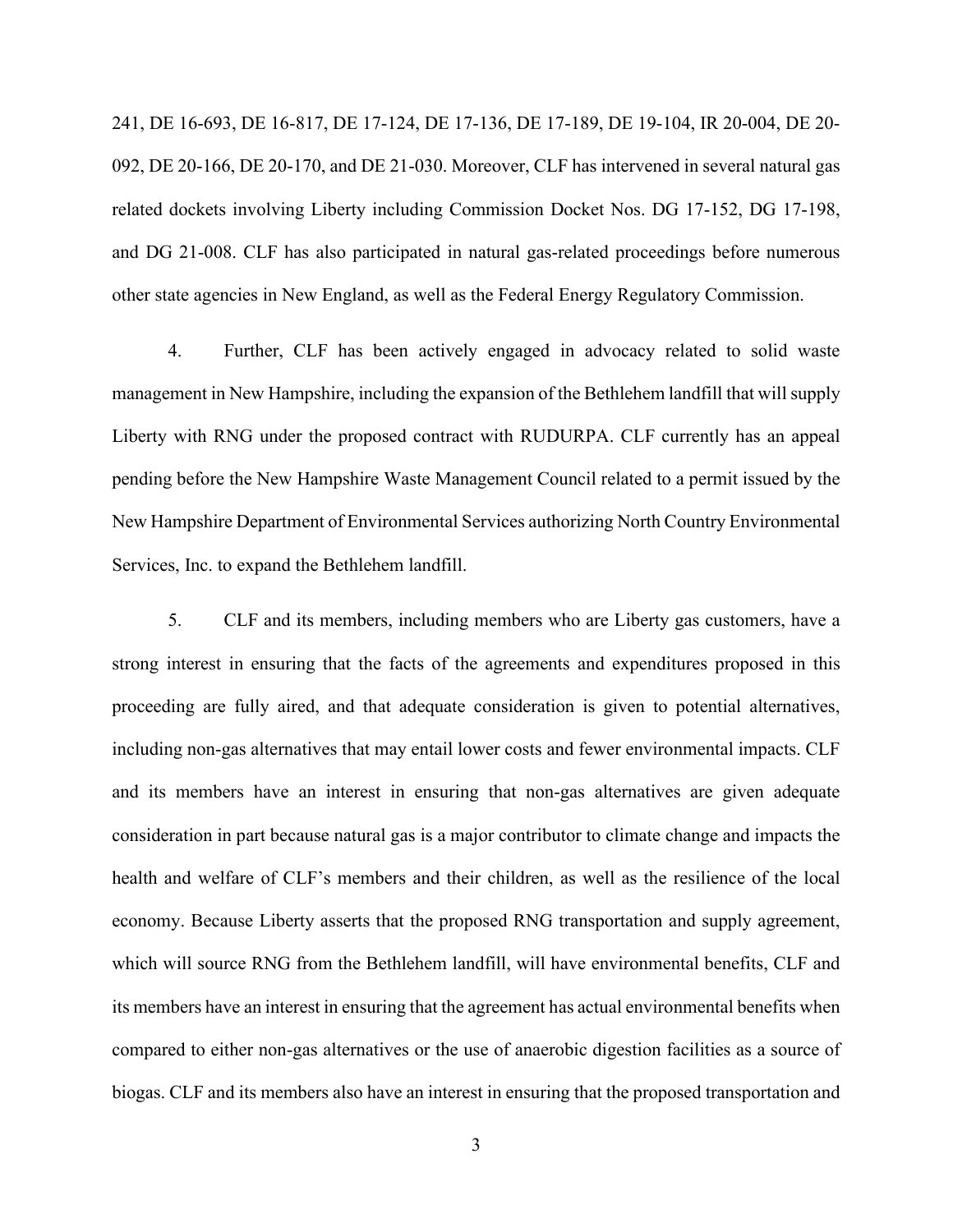supply agreement does not incentivize further expansion and development of landfills in New Hampshire, which New Hampshire's solid waste statute considers the least favorable method of solid waste management. *See* RSA 149-M:3. Additionally, given that Liberty seeks Commission approval to sell RNG from the Bethlehem landfill to its customers through an RNG Opt-In tariff by emphasizing the "sustainable" attributes of RNG, CLF and its members, including those who are Liberty gas customers and may be interested in participating in the proposed RNG Opt-In tariff, have an interest in verifying any environmental and sustainable attributes of RNG sourced from the Bethlehem landfill.

6. CLF and CLF's New Hampshire members have a direct and substantial interest in the outcome of this proceeding. CLF's members are extremely interested in sustainability and, thus, CLF's members who are Liberty customers will be affected by Liberty's proposed development of a new tariff that is marketed as sustainable. CLF also has members who live in and around Bethlehem and who would be affected by use of the Bethlehem landfill as a source of RNG. Finally, CLF's members who are Liberty customers will be affected by Liberty's proposal to include the balance of unsold RNG, subject to a five percent cap, in Liberty's overall cost of gas. Intervention in this proceeding will allow CLF to represent the interests of CLF members who will be directly impacted by Liberty's proposed purchase of RNG from RUDARPA and use of the Bethlehem landfill as the source of that RNG.

7. CLF also respectfully submits that its intervention as a party in this proceeding is likely to elucidate important issues and facilitate an expeditious and just resolution of this proceeding, as a result of CLF's special expertise and experience.